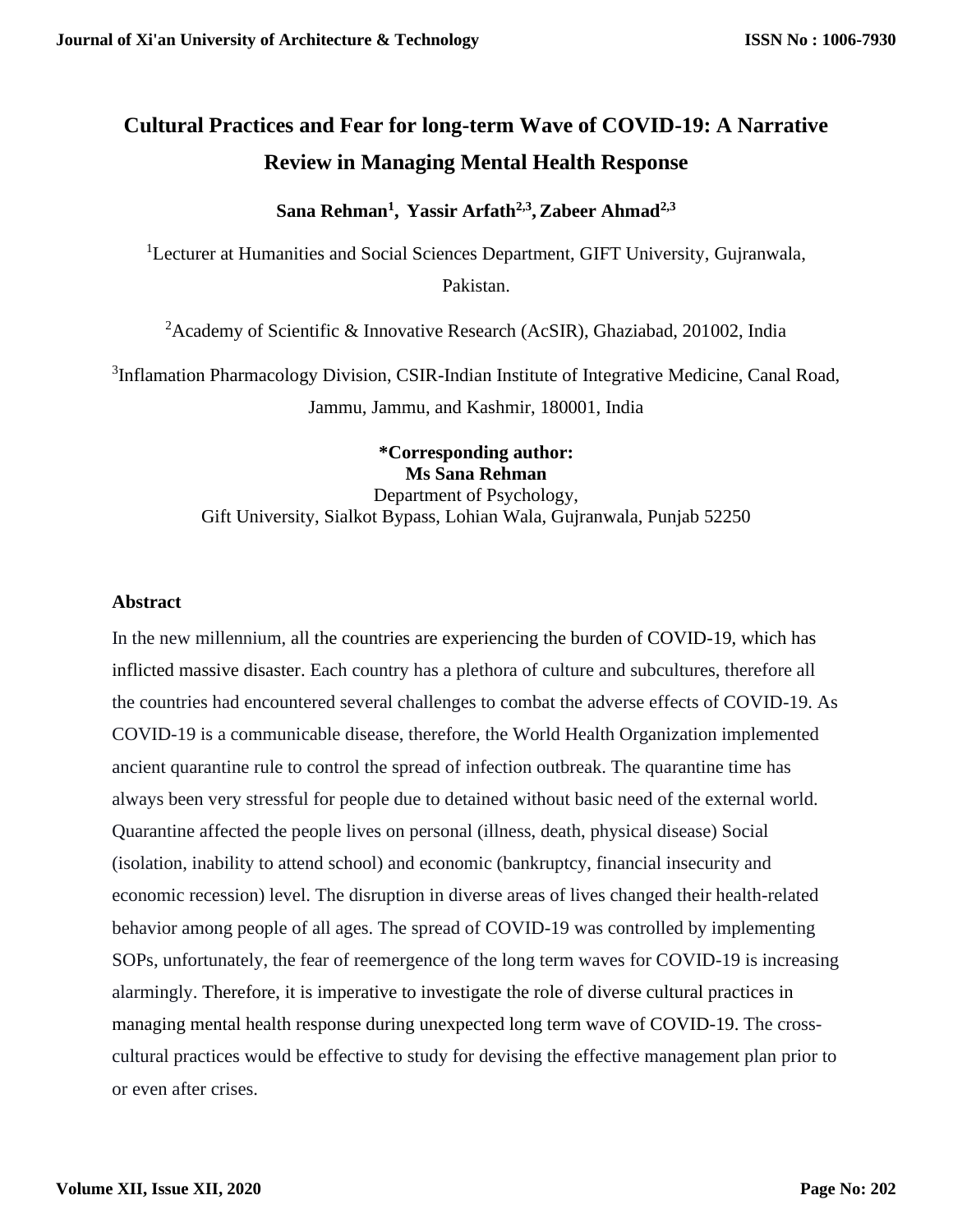Keywords: COVID-19, Long-term wave of COVID-19, Cultural Practices, Mental Health Response,

#### **Introduction**

All the countries are bracing the burden of COVID-19, which has wreak immense havoc. As of 8th May World Health Organization has documented 3, 759, 967 confirmed cases along with the death toll of 259, 474 worlds widely  $\left[\mathbf{1}\right]$ . Each country has a plethora of culture and subcultures, therefore all the countries had encountered several challenges to combat the adverse effects of COVID-19. As COVID-19 is a communicable disease, hence the spread of contagion emerge from cultural practices such as handshaking, kind forehead, touching nose and another form of greeting [2]. World Health Organization implemented the precautionary rule named quarantine for the safety of people [3]. Unfortunately during this crucial period, people manifested more clumsiness, which affected their health-related behaviours such as exercise, walk, fresh air and other important areas [4]. During past years, only elderly people used to report clumsiness, health risk behavior, and poor health status due to decline in physical functioning. In the recent times, people of all ages found to practice clumsiness, health risk behavior due to mechanical or e-world [4].

First of all, the closure of parks, fitness centres and other public places reduced the physical activity. The low physical activity found to be associated with a weak immune system which is alarming to fight against infections [5]. The lack of daily exercise diminishes the potential to combat obesity, hypertension, and hearts diseases which are susceptible to develop COVID-19. However, some contradictory study suggested that intense exercises also weaken the immune system and increase the risk for the susceptibility of COVID-19.

Secondly, internet surfing amplified during COVID-19 and according to a recent study around 49% of the world uses social media app [6]. The surge of internet use is another cause of low physical activity. Online education is another emerging trend during COVID-19. The Higher Education Commission lounged the online classes which caused substantial issues. The surge in net surfing has increased the screen time and caused blurred vision and eye strain. Furthermore, chronic back pain, joint and muscles stiffness also found to be another consequence of excessive screen time. Thirdly, lack of economic engagements also leading to physical issues.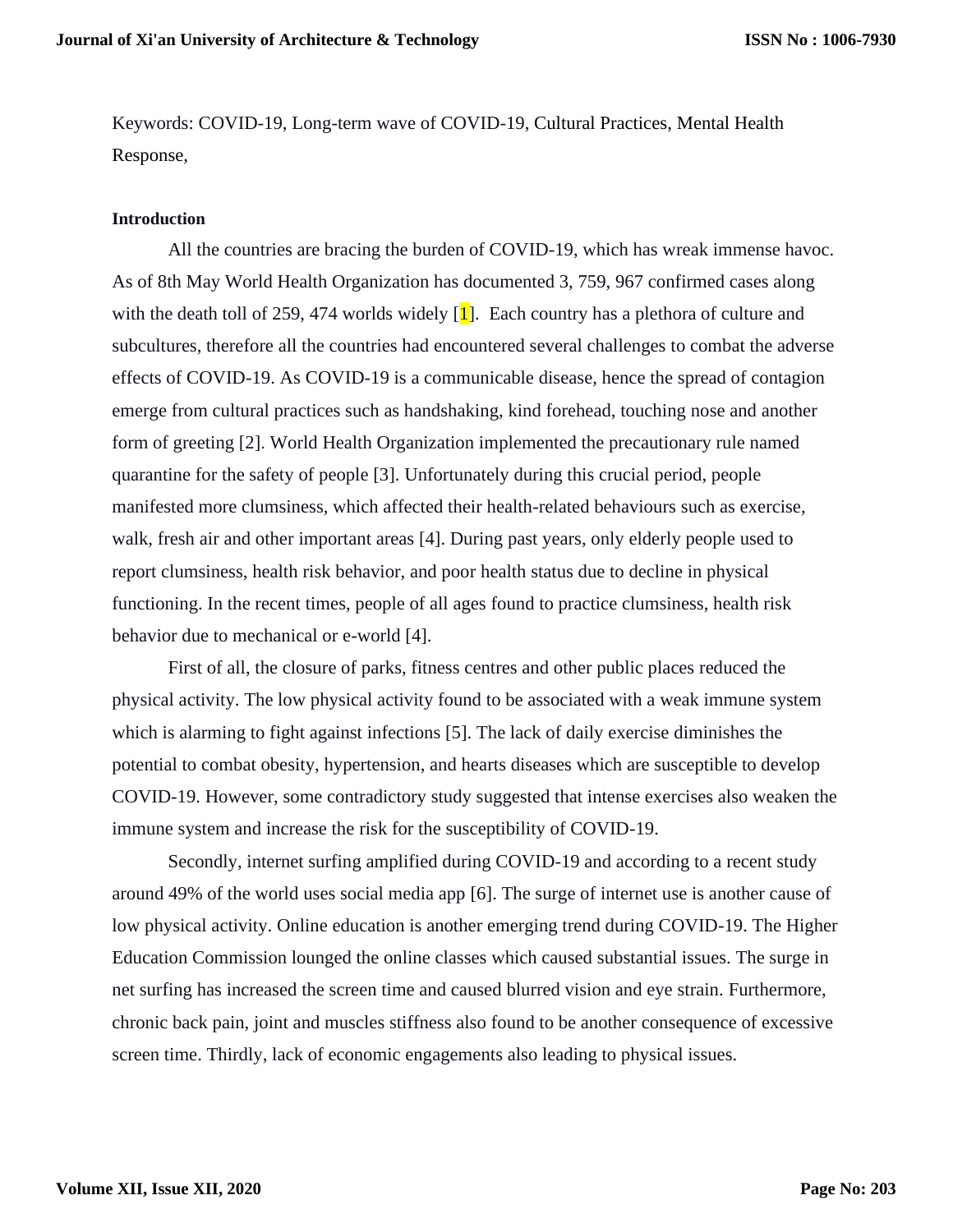In addition, as the nature of jobs and business has turned online, therefore the physical activity. The recent literature provided a number of health risk behaviour developed during COVID-19. These health risk behaviours adversely affected physical functioning on a high scale. In short, according to a recent study, the immobilization, bed rest or limited physical activity during sustained quarantine increased the risk for developing musculoskeletal, brain, immune dysfunctioning and cardiovascular diseases [7]. As many damages have been observed in physical illness during 2020. The new world of 2021 is expected to be more mechanical. It can be assumed that during 2021 more transformation and revolutionary changes will be seen. More virtual communication will be prevalent, which may adversely affect the life expectancy and quality of life among people.

Furthermore, the magnitude of INFODEMIC along with quarantine led to more health risk behaviours. As a result, people found to have poor physical and mental health status compared to pre-pandemic time. During 2020, with precautionary measure, the spread of COVID-19 was found to be in control [8]. Unfortunately, the fear long-term wave of COVID-19 is prevailing. The fear of second wave of COVID-19 would be devastating for the social, economic, physical and mental health of the people [9]. Therefore, it is imperative to investigate the role of cultural practices in managing mental health response during COVID-19. The uniquely adapted cultural practices, community engagements, and cultural-conscious policies can ameliorate better consequences to mitigate the impact of COVID-19. The current paper intends to highlight the unique cultural practices that have been used efficaciously to mitigate the obnoxious pandemic consequences.

## **Chinese Cultural Practices**

The first case of the transmittable and pathogenic virus was diagnosed in Wuhan city of China on 1st December, 2019 [10]. As it was a novel concept, therefore the culture practice during all three phases of COVID-19 found to be intense. According to recent data the cultural practices in china found to be effective [11]. The recommended behaviour of WHO such as ventilating homes, maintaining social distance and avoiding people diagnosed with flu has been flowed by 90% population. Furthermore, non-recommended behaviour such as taking supplementary vitamins or traditional medication to protect from CIVID-19 was also found effective<sup>4</sup>. The economic behaviour such as reopening work or other institutions have also been avoiding during after the acute phase of COVID-19. Chinese cultural practices revolve around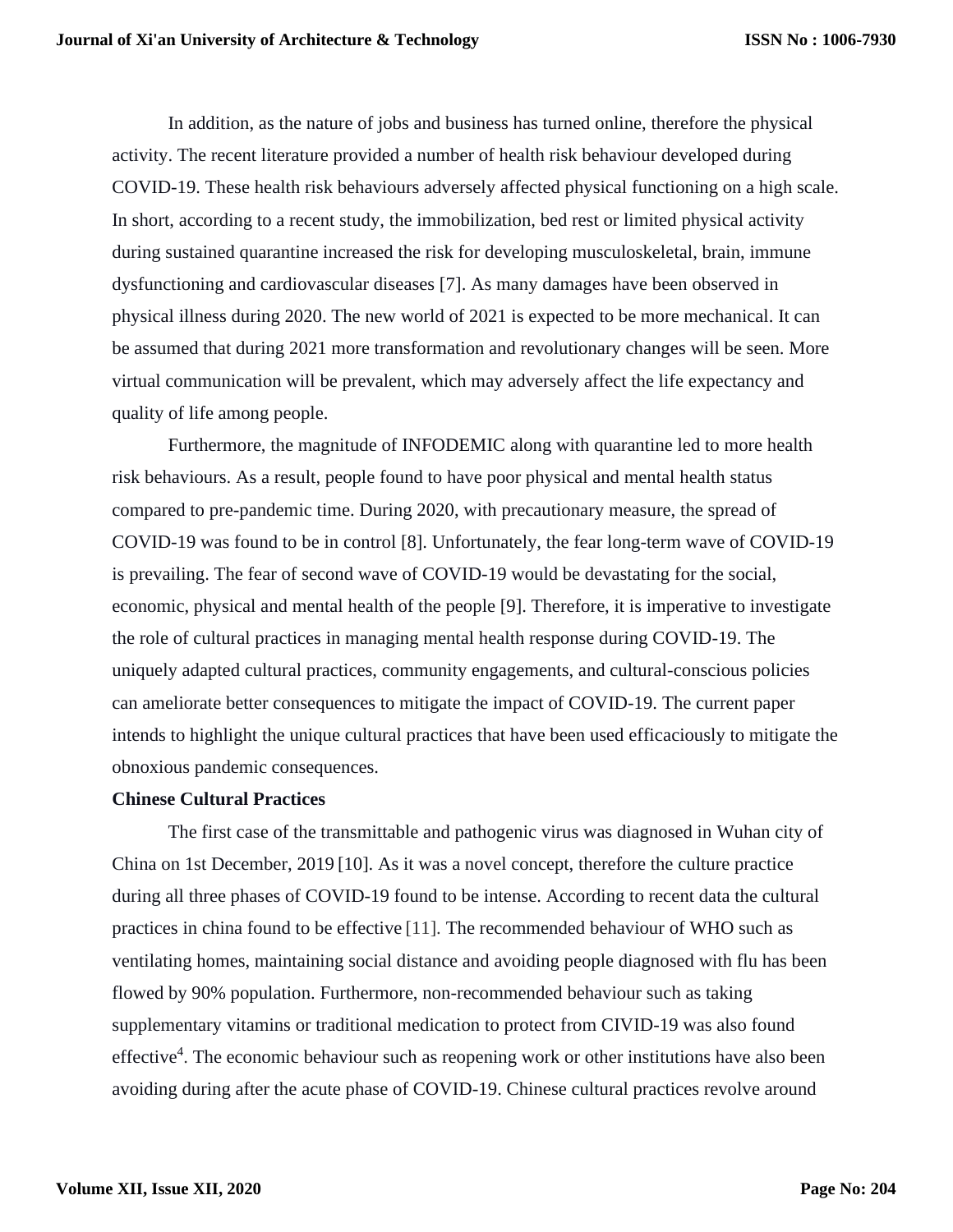traditional herbal treatments. As many damages have been observed in physical illness during 2020 and china is striving to control the effect of pandemic. The new world is expected to be more mechanical. It can be assumed that during 2021 more transformation and revolutionary changes will be seen. More virtual communication will be prevalent, which may adversely affect the life expectancy and quality of life among people. Therefore more physical therapies are needed such as deep breathing, muscle relaxation and yoga. The provision of e-physical therapeutic approaches might improve the health status of people [12].

### **American Cultural Practices**

The emergence and fear of reemergence of COVID-19 have triggered a novel threat world widely. The first case of COVID-19 was diagnosed in Washington during late January 2020 [13]. The cultural practices of America found to be effective as the population believes more in medical science. The compliance for handwashing among white African reported 86% to 90% [14]. Whereas the African American preventative practices found to be 67% to 72% [15]. The use of medication is also prevalent is America. The use of medication has also become a health risk behaviours, as the literature suggested that persistent use of medication for reducing infection risk develop neuro-psychiatric complications.

#### **Pakistani Cultural Practices**

Pakistan has been the epicentre of COVID-19 since 25, February 2020 [16]. Pakistan is a low to Middle-income country and has been ranked at 152 positions out of 189 countries [17]. The economy of Pakistan was not prepared to take the burden of a pandemic. Therefore preventative measures couldn't be implemented. Furthermore due to lack of literacy and knowledge healthcare negligence was found to be very common. The illiterate people reported COVID-19, not more than a drama to distract the population. The implementation of quarantine rule has been considered as a strategy to destroy the economy of Pakistan. The people diagnosed with respiratory problem preferred self-medication rather than medical examinations [18]. The common cultural practices of the Pakistani population believed in self-medication. Furthermore, the cultural practices of Pakistan comprised of religious injunctions. The recite of holy verses and firm faith on God considered to be the only solution for reducing the risk of contagion. Hence the Government implemented social distancing and other preventative measures to reduce the risk of COVID-19. According to literature, the high risk of COVID-19 in Pakistan is due to public related demurrals, regulatory and organizational voids, and travel patterns[19]. The rise of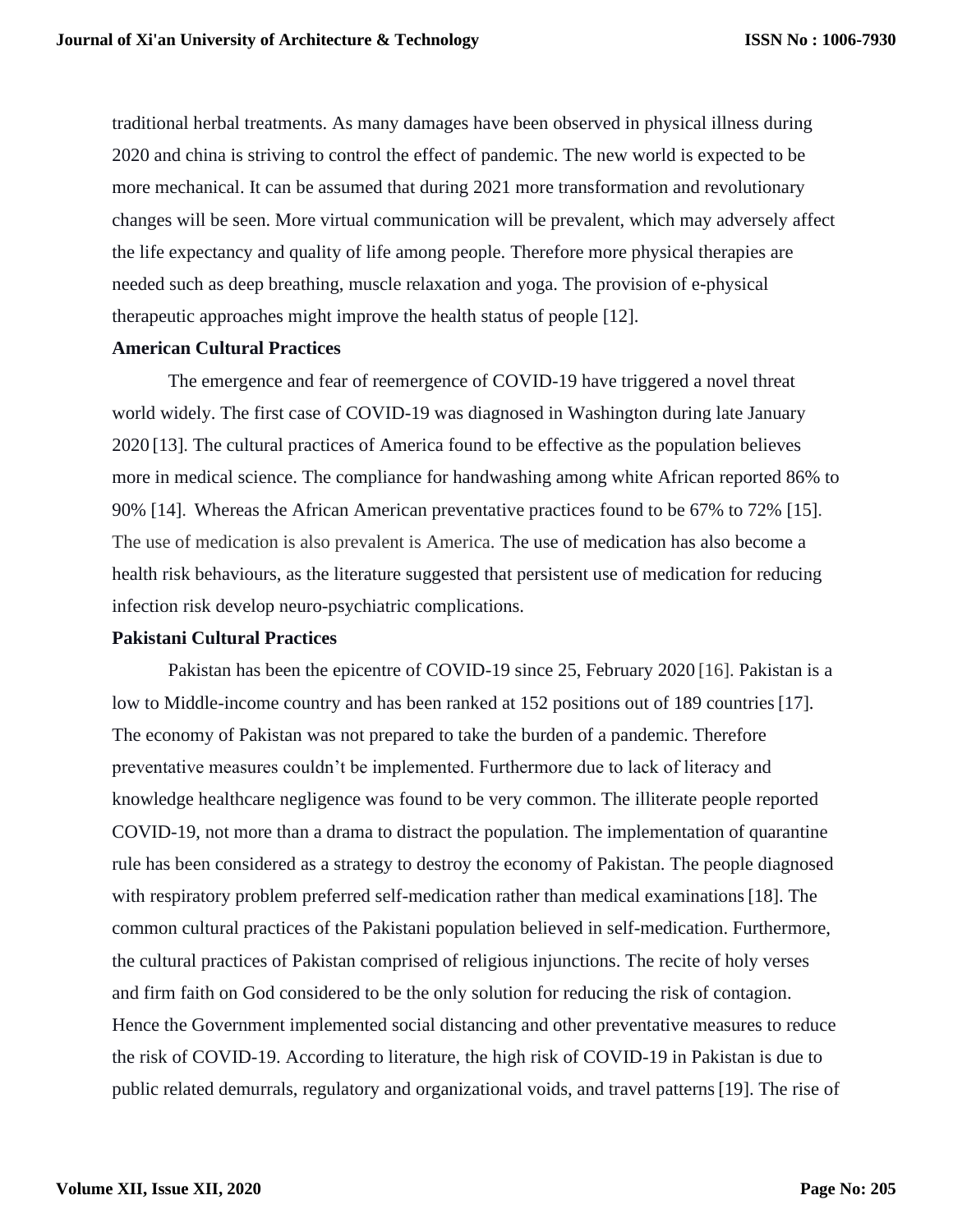INFODEMIC will be an important aspect of setting new world 2021. The emergence of conspiracy theories and rumours are spreading through media and social media. These INFODEMIC are adversely affecting the cultural practices concerning the COVID—19 precautions. In each culture, many myths are found to be associated with the causes and treatment of COVID-19. The psycho-education through diverse social media app is much needed to aware people about the fake news and inappropriate cultural practices. In particular more awareness should be promoted among people for availing e-psychotherapeutic approaches to mitigate obnoxious consequences emerged from COVID-19 [20].

#### **Bangladesh Cultural Practices**

The first case of COVID-19 was identified on 8 March, 2020 [21]. Traditionally cultural practices in Bangladesh comprised of religious rites, folk medicine, Unani and ayurvedic system. The population of Bangladesh preferred religious healing method to combat the infection or COVID-19 virus. The most common practices that have been observed in Bangladesh were Bhandari healing, spiritual healing, sorcery, kabiraji healing and home medicine [22]. These practices were more common in backwards areas of Bangladesh around 70-80% population of rural areas still prefer health care services from traditional health care practitioners [22]. The cultural practices depicted the belief and traditional interest in fighting against COVID-19. Indeed the Government took crucial steps to mitigate the impact of COVID-19. The Government of Bangladesh has taken massive steps in response to COVID-19 outbreak. The instant closure of educational institutes, probation of religious or political rallies, and cancelled all the public state programs event or programs were the vital steps of Bangladesh Government [23]. Bangladesh encounter several crises due to inadequate health facilities, logistic support, administrative initiatives and social drama [23].

# **African Cultural Practices**

Africa has been unscathed by the COVID-19 and became the epicentre in April, 2020. The concept of social distancing or quarantine was an alien concept in African culture, as they thrive more in communal settings[24]. Social distancing found to be a cultural shock and prevalence of CODVIDIOTS was very common. The CODVIDIOTS refers to the person who ignores health-related advice and social distancing rules. A simmering debate has been found considering the cultural practices in Africa during COVID-19 due to diverse worship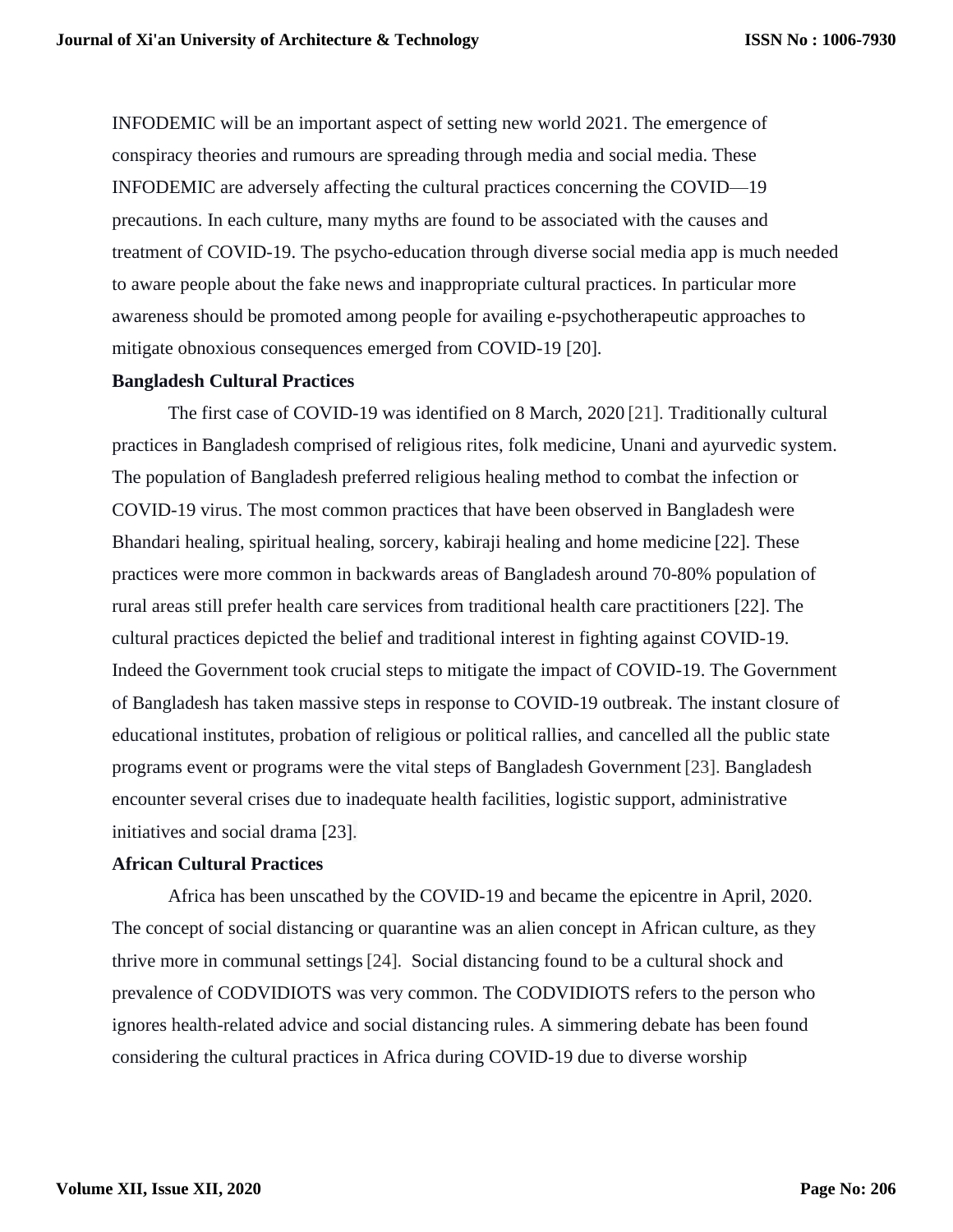distribution. The worship distributed in three faith-Christianity, traditional beliefs and Islam. Religion and science are opposite entities, hence cause hindrance ineffective practices.

The African were confused between religion and science for taking precautionary measures to avoid the risk of contagion. The religious healers claimed that the risk of a pandemic can only be decreased through supernatural interventions. Undeniably, Africans realized that COVID-19 or any other communicable disease cannot be healed through witchcraft and faith. They realized the medical and practical measure are vital for controlling the risk of disease [24]. **Indian Cultural Practices** 

The geographical vastness, cultural complexity and religious diversity of India are coexisting with poor practices during COVID-19. India has witnessed the surged of confirmed cases during COVID-19. As of 8th May 2020, around 56, 342 cases have been diagnosed [25]. The cultural practices in India found to be helpful in controlling the devastating impact. Indians promote group activities such as bathing in cow dung or cow urination for reducing the risks of COVID-19. Furthermore, Indian culture beliefs in eating garlic, turmeric and lemon to prevent the COVID-19 infection. The government of Ayush advisory recommended these ingredients for immunity not as a preventative strategy to combat COVID-19.

Taking bath with hot water and drinking warm water has also been considering as a preventative measure in Indian culture. Sunlight and hot climates were found to be effective in removing the contagious effect. Another practice that has been observed in Indian culture is sniffing and spraying alcohol in all over the body. A vaccine against pneumonia and wearing masks was also found to be a very effective practice. Furthermore religious chants and clapping with hands believed to destroy germs. According to Indian people clapping hands produces vibrations in the inner ear, as a result, it creates an oscillation in the fluids, which are effective in killing germs<sup>[25].</sup>

#### **Vaccination to control the long-term wave of COVID-19**

The use of medication has also become a health risk behaviours, as the literature suggested that persistent use of medication for reducing infection risk develop neuro-psychiatric complications. Furthermore, the use of medication to reduce the risk of infection also found to be associated with the development of a neuropsychiatric complication. Remidesvier, Lopinavir, Oseltamivir, Favipiravir and Ribavirin reported being associated with anxiety, depression,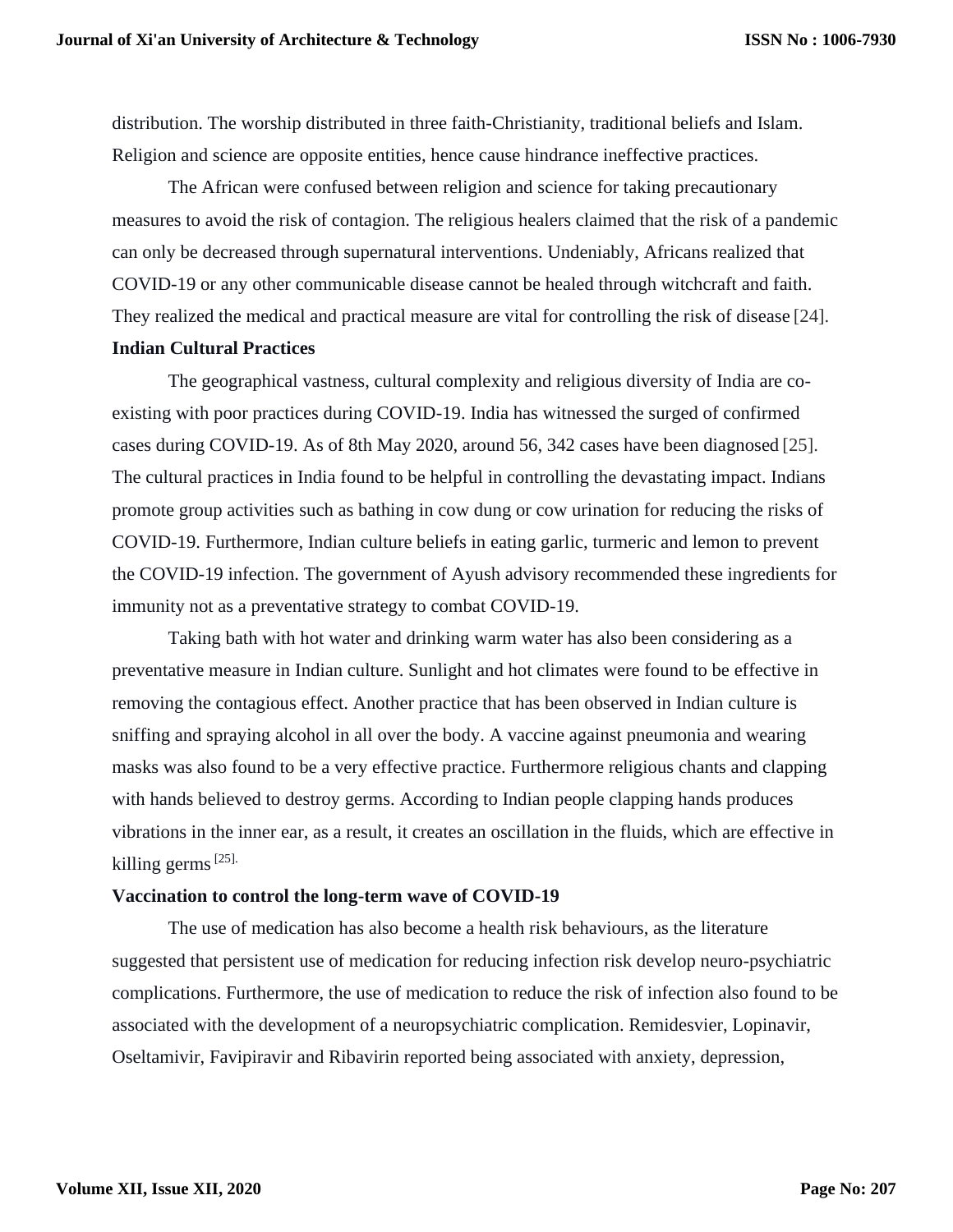schizophrenia, panic attack and loss of consciousness [25]. Furthermore a number of vaccine has been manufactured to control the spread and effects of pandemic.

Adenovirus Type 5 Vector/ Non-replicating viral vaccine/ Ebola/ [26] was manufactured to 7established positive antibodies response against SARS-COV-2. The side effects of Adenovirus have been observed in the form of fatigue. The literature suggested that the long term fatigue leads to multiple mental health issues e.g. depression, hallucination and disorganized thinking patterns.

Viral vector vaccine is effective prophylactic solution against pathogen. These vaccine prime and trigger the Cytotoxic T Cell (CTL) which are promising in the elimination of virus or infected cells. The implementation of viral vector leads to Alzheimer and Parkinson disease (Choudhury SR). CoroFlu, self-limiting influenza virus (M2SR) Non-replicating Viral Vector/ [26] is self-limiting and administered intra-nasally to induce the immunity against viruses. LV-SMENP-DC vaccine has been produced to activate cytotoxic T cells for generating high immunity against COVID-19 Virus. ChAdOx1 adenovirus vaccination has been constructed to reproduce the T-REX 239 and purified the CsC1 gradient ultracentrifugation, which found to be effective in fighting against COVID-19.

mRNA is a non-integration and non-infection platform with no potential risk of inspectional mutagenesis. mRNA comprised of two forms i.e. mRNA-1273 (Moderna TX, Inc) and BNT162b1 (BioNTech| FosunPharma| Pfizer). mRNA-1273 vaccine is encapsulated in LPN (Lipid Nanoparticle) which elicit a highly S-protein specific anti-viral response. This vaccine got high track FDA approval and found to be effective within the 25 to 10 **μg dose [20].** BNT162b1 (BioNTech| FosunPharma| Pfizer) is non-codon vaccine designed to control the spread of COVID-19. The addition of T4-fiberitin drive in BNT122b1 increased the immunogenicity of vaccine.

DNA vaccine is the most revolutionary invention to induce adaptive immune response. DNA Plasmid Vaccine (INO-4800)/ Lassavirus, Nipah virus, HPV, HIV, Filovirus/ optimize the S protein sequence, which elicit effective immune response within seven days  $($ [Anon, 2020i](https://www.ncbi.nlm.nih.gov/pmc/articles/PMC7423510/#bib0055), Anon,  $2020c$ ).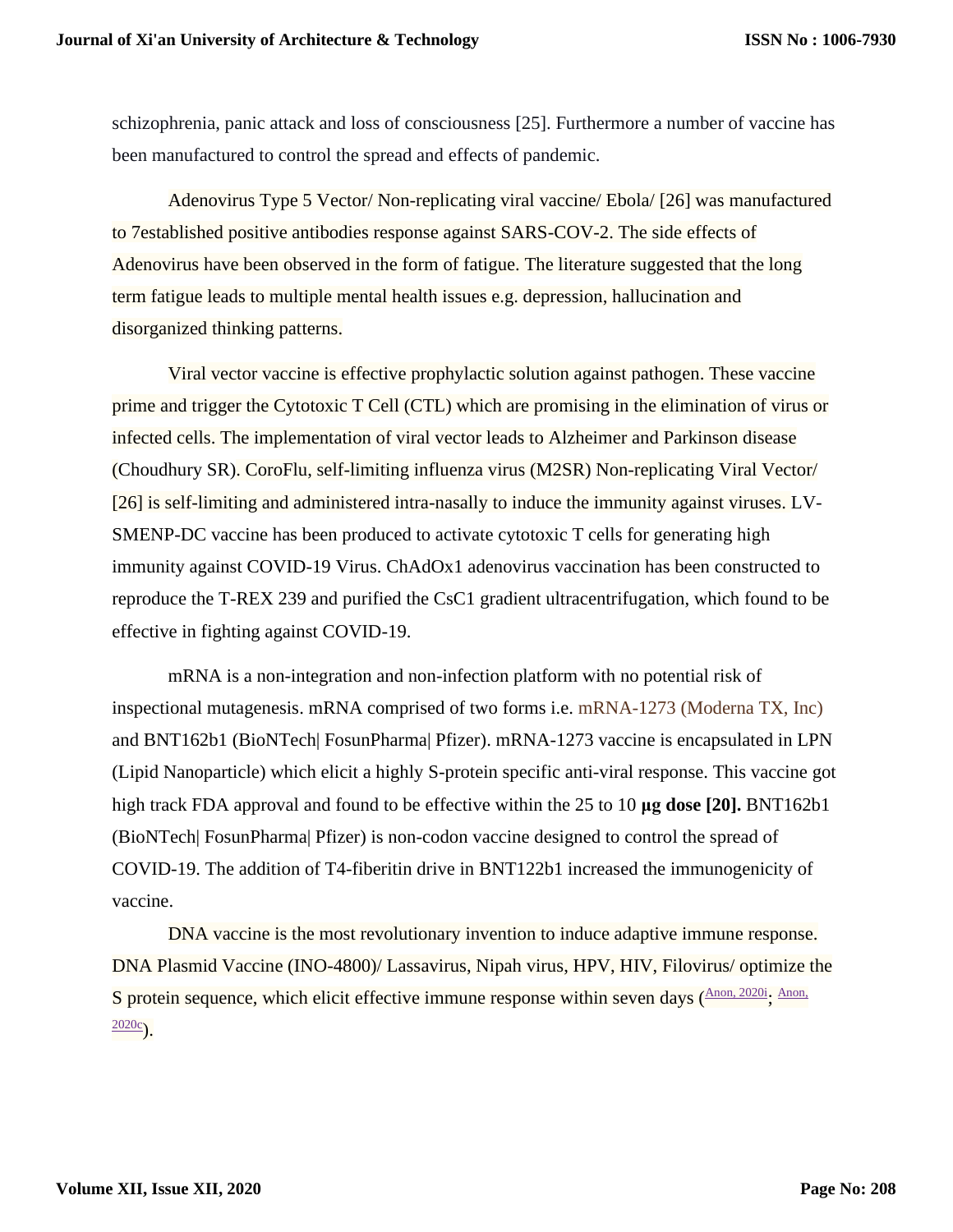Live Attenuated Vaccine manufactured for deletion of NS1 gene and insert through nasal spray. It is found to be effective for influenza treatment and tested to eradicate the spread of COVID-19 infection. According to literature the persistent use of vaccination leads to mental hea

The prevalence of mental health issues might increase therefore, availability of internetbased psychotherapies may ameliorate better consequences. During 2021, the availability of psychotherapeutic interventions must be practices on high scale. According to recent literature mature or immature defense mechanism, psycho-spiral therapeutic model, cultural and crosscultural therapies and E-CBT reported to be more appropriate to heal patients

#### **Conclusion**

Each culture poses unique beliefs, traditions, religious and cultural practices. The above cultural practices provided the clear picture how the diverse culture practices helped in mitigating the pandemic effect. The cross-cultural practices are effective to study for devising the effective management plan prior to or even after crises.

## **Reference**

- 1. Situation report-109 Coronavirus disease 2019 (COVID-19). WHO; (2020). Available online at: [https://www.who.int/emergencies/diseases/novel-coronavirus-2019/situation](https://www.who.int/emergencies/diseases/novel-coronavirus-2019/situation-reports)[reports](https://www.who.int/emergencies/diseases/novel-coronavirus-2019/situation-reports) (accessed May 09, 2020). [\[Google Scholar\]](https://scholar.google.com/scholar_lookup?title=Coronavirus+disease+2019+(COVID-19)&publication_year=2020&) [\[Ref list\]](https://www.ncbi.nlm.nih.gov/pmc/articles/PMC7256162/#B1)
- 2. Atif, M., & Malik, I. (2020). Why is Pakistan vulnerable to COVID-19 associated morbidity and mortality? A scoping review. *The International journal of health planning and management*, *35*(5), 1041–1054.<https://doi.org/10.1002/hpm.3016>
- 3. World Health Organization. Coronavirus disease 2019 (COVID-19), Situation Report-80. [https://www.who.int/docs/default-source/coronaviruse/situation-reports/20200409-sitrep-](https://www.who.int/docs/default-source/coronaviruse/situation-reports/20200409-sitrep-80-covid-19.pdf?sfvrsn=1b685d64_6)[80-covid-19.pdf?sfvrsn=1b685d64\\_6.](https://www.who.int/docs/default-source/coronaviruse/situation-reports/20200409-sitrep-80-covid-19.pdf?sfvrsn=1b685d64_6) Published April 9, 2020. Accessed April 10, 2020.
- 4. Bruns DP, Kraguljac NV, Bruns TR. COVID-19: Facts, Cultural Considerations, and Risk of Stigmatization. J Transcult Nurs. 2020 Jul;31(4):326-332. doi: 10.1177/1043659620917724. Epub 2020 Apr 21. PMID: 32316872; PMCID: PMC7324134.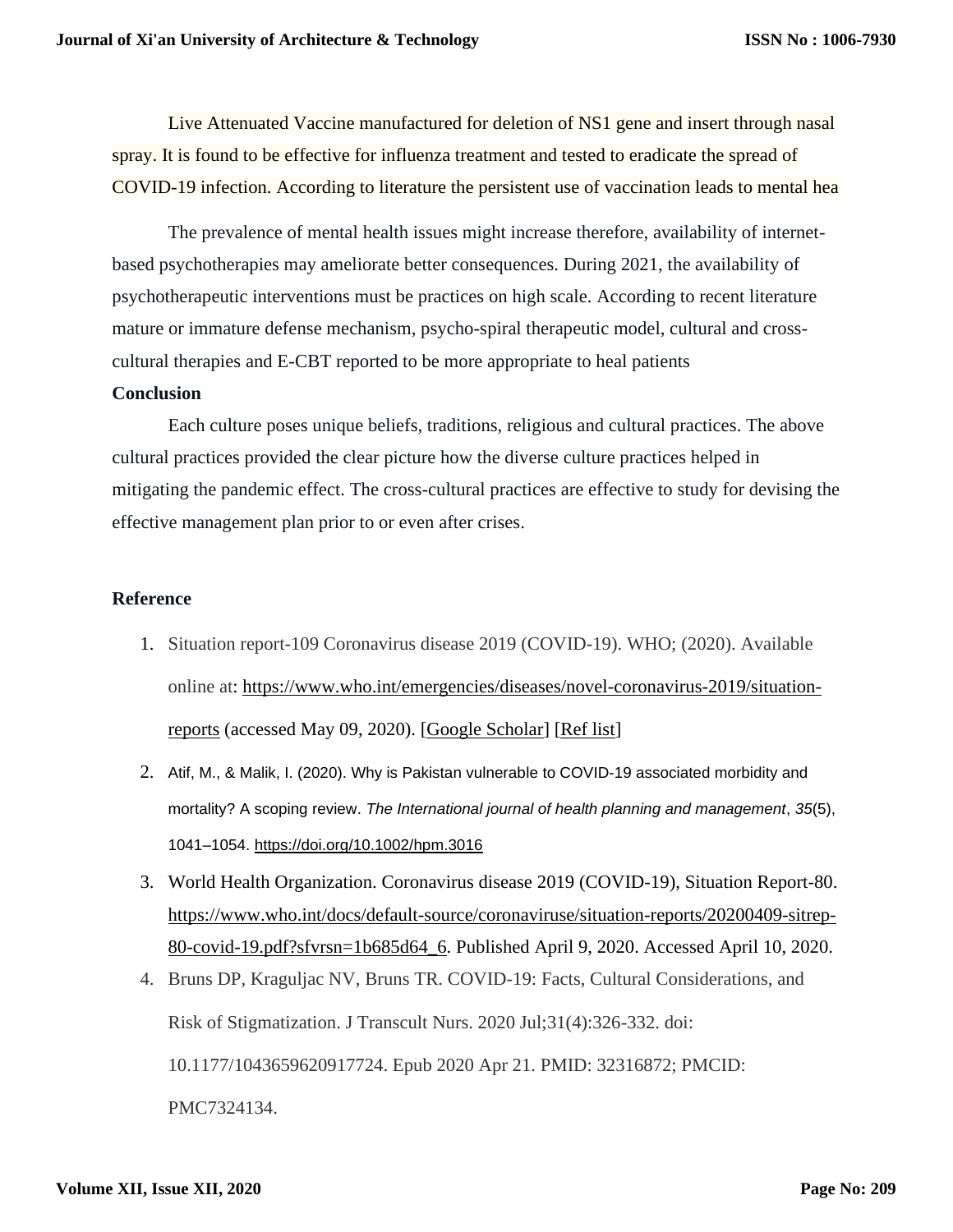- 5. López-Bueno R, Calatayud J, Casaña J, Casajús JA, Smith L, Tully MA, Andersen LL, López-Sánchez GF. COVID-19 Confinement and Health Risk Behaviors in Spain. Front Psychol. 2020 Jun 4;11:1426. doi: 10.3389/fpsyg.2020.01426. PMID: 32581985; PMCID: PMC7287152.
- 6. Singh S, Dixit A, Joshi G. "Is compulsive social media use amid COVID-19 pandemic addictive behavior or coping mechanism? Asian J Psychiatr. 2020 Jul 7;54:102290. doi: 10.1016/j.ajp.2020.102290. Epub ahead of print. PMID: 32659658; PMCID: PMC7338858.
- 7. Woods JA, Hutchinson NT, Powers SK, Roberts WO, Gomez-Cabrera MC, Radak Z, Berkes I, Boros A, Boldogh I, Leeuwenburgh C, Coelho-Júnior HJ, Marzetti E, Cheng Y, Liu J, Durstine JL, Sun J, Ji LL. The COVID-19 pandemic and physical activity. Sports Medicine and Health Science. 2020 Jun;2(2):55–64. doi: 10.1016/j.smhs.2020.05.006. Epub 2020 May 30. PMCID: PMC7261095.
- 8. Zu, Zi Yue et al. "Coronavirus Disease 2019 (COVID-19): A Perspective from China." *Radiology* vol. 296,2 (2020): E15-E25. doi:10.1148/radiol.2020200490
- 9. Horton R. Offline: The second wave. Lancet. 2020 Jun 27;395(10242):1960. doi: 10.1016/S0140-6736(20)31451-3. PMID: 32593328; PMCID: PMC7316450.
- 10. Zu ZY, Jiang MD, Xu PP, Chen W, Ni QQ, Lu GM, Zhang LJ. Coronavirus Disease 2019 (COVID-19): A Perspective from China. Radiology. 2020 Aug;296(2):E15-E25. doi: 10.1148/radiol.2020200490. Epub 2020 Feb 21. PMID: 32083985; PMCID: PMC7233368.
- 11. Ben-Ezra M, Sun S, Hou WK, Goodwin R. The association of being in quarantine and related COVID-19 recommended and non-recommended behaviors with psychological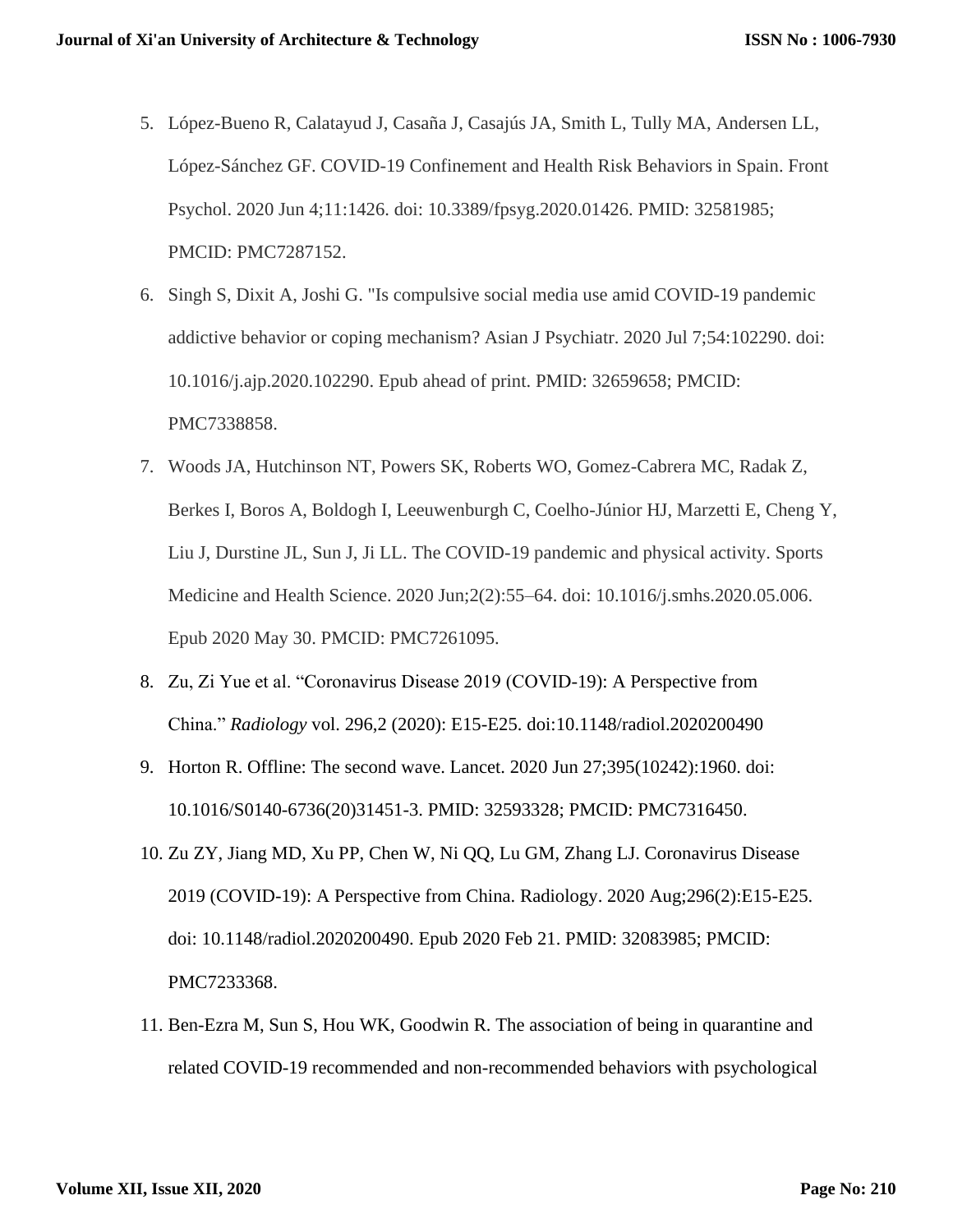distress in Chinese population. J Affect Disord. 2020 Oct 1;275:66-68. doi:

10.1016/j.jad.2020.06.026. Epub 2020 Jul 2. PMID: 32658825; PMCID: PMC7329674.

- 12. Greenberg-Worisek AJ, Kurani S, Finney Rutten LJ, Blake KD, Moser RP, Hesse BW. Tracking Healthy People 2020 Internet, Broadband, and Mobile Device Access Goals: An Update Using Data From the Health Information National Trends Survey. J Med Internet Res. 2019 Jun 24;21(6):e13300. doi: 10.2196/13300. PMID: 31237238; PMCID: PMC6613328.
- 13. The Lancet (2020). COVID-19 in the USA: a question of time. *Lancet (London, England)*, *395*(10232), 1229. [https://doi.org/10.1016/S0140-6736\(20\)30863-1](https://doi.org/10.1016/S0140-6736(20)30863-1)
- 14. Lennon R. P. Sakya S. M. Miller E. L. Snyder B. Yaman T. Zgierska A. E. Ruffin M. T. Van Scoy L.J. (2020). Public intent to comply with COVID-19 public health recommendations. HLRP: Health Literacy Research and Practice, 4(3), 160–165. 10.3928/24748307-20200708-01
- 15. Block R. Jr. Berg A. Lennon R. P. Miller E. L. Nunez-Smith M. (2020). African American adherence to COVID-19 public health recommendations. HLRP: Health Literacy Research and Practice, 4(3), 166–170. 10.3928/24748307-20200707-01
- 16. Abid K, Bari YA, Younas M, Tahir Javaid S, Imran A. Progress of COVID-19 Epidemic in Pakistan. Asia Pac J Public Health. 2020 May;32(4):154-156. doi: 10.1177/1010539520927259. Epub 2020 May 19. PMID: 32429679; PMCID: PMC7240311.
- 17. The United Nations Development Programme . Human Development Report 2019 Beyond income, beyond averages, beyond today: Inequalities in human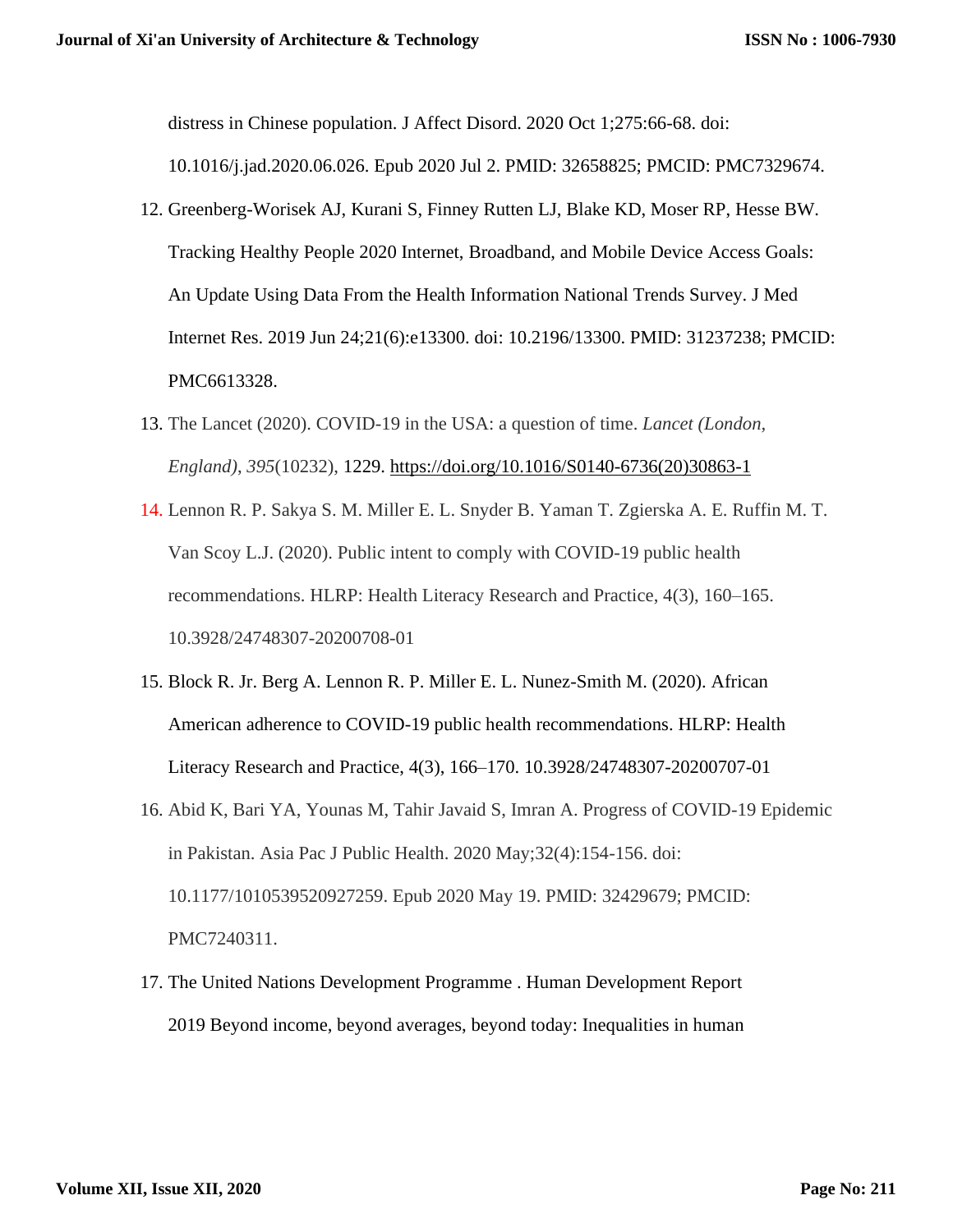development in the 21st century New York, USA. New York, USA: The United Nations Development Programme; 2019.

- 18. Aziz MM, Masood I, Yousaf M, Saleem H, Ye D, Fang Y. Pattern of medication selling and self‐medication practices: a study from Punjab, Pakistan. PLoS One. 2018;13(3):e0194240.
- 19. Atif M, Malik I. Why is Pakistan vulnerable to COVID-19 associated morbidity and mortality? A scoping review. Int J Health Plann Manage. 2020 Jul 22:10.1002/hpm.3016. doi: 10.1002/hpm.3016. Epub ahead of print. PMID: 32700410; PMCID: PMC7404956.
- 20. Rehman, S, Lela U. Psychological aid to COVID-19: A Mental Health Response to Crises Management. Psychiatria Sanubina2020; Vol. 32, No. 2, pp 145-150.
- 21. Institute of Epidemiology Disease Control and Research . 2020. COVID-19 status Bangladesh [internet[\]https://www.iedcr.gov.bd/](https://www.iedcr.gov.bd/) [cited 2020 Apr 22].
- 22. Haque MI, Chowdhury ABMA, Shahjahan M, Harun MGD. Traditional healing practices in rural Bangladesh: a qualitative investigation. BMC Complement Altern Med. 2018 Feb 15;18(1):62. doi: 10.1186/s12906-018-2129-5. PMID: 29448941; PMCID: PMC5815193.
- 23. Hasan, M. T., Hossain, S., Saran, T.R., Ahmed, H. U. (2020). Addressing the COVID-19 related stigma and discrimination: A fight against infodemic in Bangladesh. [File:///C:/users/HP/downloads/Preprint\\_COVID19%20related%20stigma%20and%20discriminati](file:///C:/users/HP/downloads/Preprint_COVID19%20related%20stigma%20and%20discrimination) [on](file:///C:/users/HP/downloads/Preprint_COVID19%20related%20stigma%20and%20discrimination)
- 24. CGTN. 2020: [https://news.cgtn.com/news/2020-04-26/Religion-and-culture-plague-Africa-s](https://news.cgtn.com/news/2020-04-26/Religion-and-culture-plague-Africa-s-fight-against-COVID-19-PZNaKEiRFe/index.html)[fight-against-COVID-19-PZNaKEiRFe/index.html](https://news.cgtn.com/news/2020-04-26/Religion-and-culture-plague-Africa-s-fight-against-COVID-19-PZNaKEiRFe/index.html)